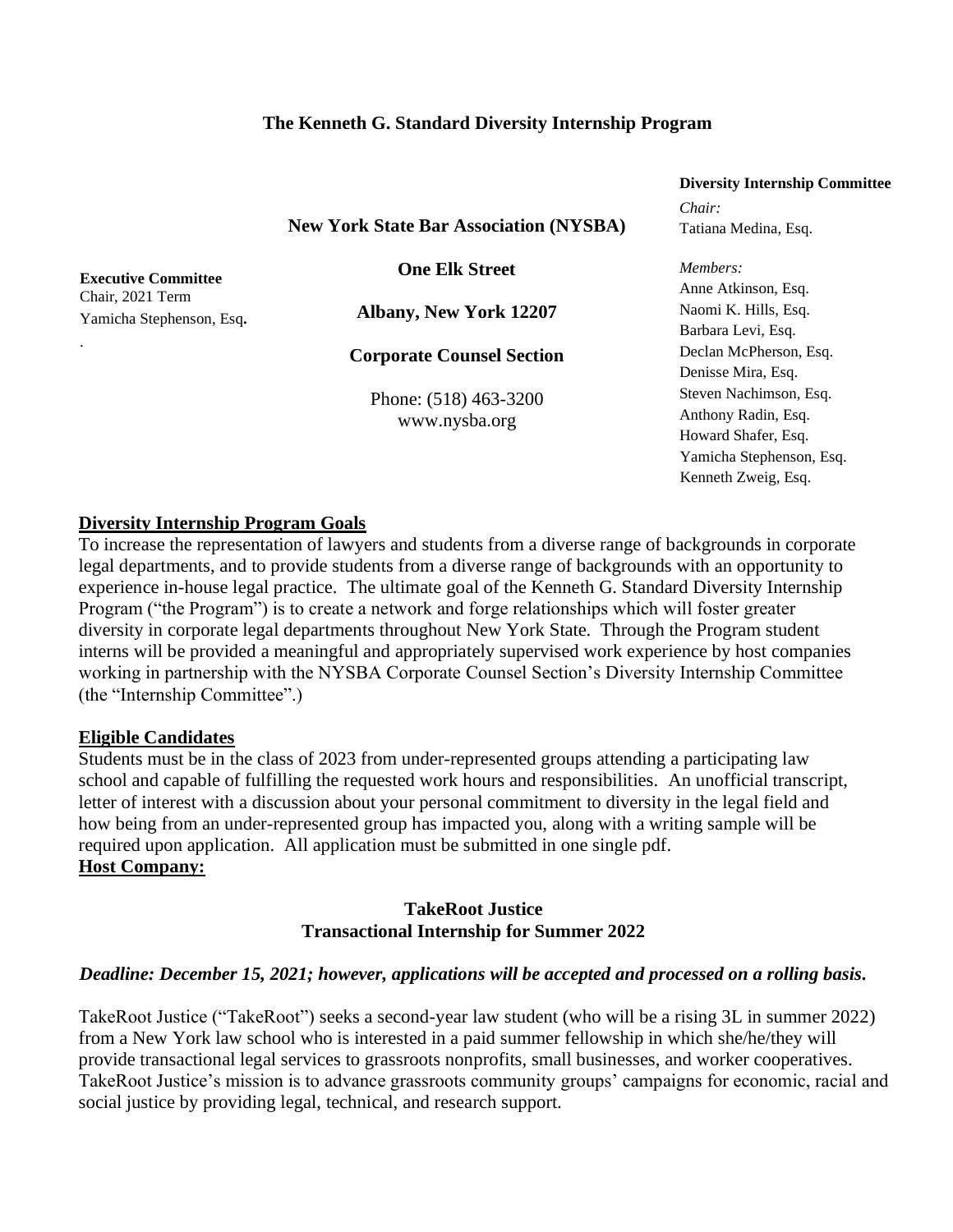The intern will work in the capacity-building legal practice area within TakeRoot. She/he/they will help support TakeRoot's counseling of (i) groups of workers establishing worker-owned cooperative businesses and established worker-owned cooperative businesses in connection with incorporation, governance and other matters; (ii) small businesses in connection with commercial lease review and negotiations; and (iii) grassroots organizations, including nonprofits and unincorporated associations, in connection with incorporation, tax exemption and compliance with corporate, employment, tax and other laws.

This internship funding is provided by both the New York State Bar Association's Corporate Counsel Section and TakeRoot. The internship will begin in late May or early June. We expect interns to work 40 hours per week for a minimum of ten weeks. The intern will receive a total of \$7,000 for the internship. The intern will need to attend any of the Corporate Counsel Section Internship Program related meetings/receptions (there is currently one reception, typically in August, to honor interns, law schools, and host organizations).

**We will accept and process applications on a rolling basis through December 15, 2021**. Applications will be accepted by e-mail only, directed to Patricia Alejandro at jobs@takeroojustice.org *and*  KGSDiversityInternshipProgram@gmail.com, and should include the student application form (attached), cover letter, resume, and a writing sample. The cover letter should address your personal commitment to diversity and how being from an under-represented group has impacted you. Please indicate any foreign language skills you have. Please write **"Summer 2022 TakeRoot Transactional Internship Application**" in the subject line of the e-mail. Due to the volume of applications we receive, we are not able to respond to e-mails following up on previously submitted applications. Applicants who are selected for an interview will be notified by e-mail.

*TakeRoot Justice is an equal opportunity employer. TakeRoot encourages applications from people with diverse backgrounds, including women, people of color, immigrants, persons with disabilities, LGBTQ people, people from low-income backgrounds, and people with personal experience with the criminal justice system. We strongly encourage applications from people with lived experiences in the communities we serve.*

#### **Program's Scope**

| Program Term Start Date                | Late May / Early June 2022 |
|----------------------------------------|----------------------------|
| <b>Student Intern Responsibilities</b> |                            |

- Submit the following to the Internship Committee in <u>one single pdf</u>:
	- o Student Application Form (attached hereto);
	- o Cover letter with a discussion about your personal commitment to diversity in the legal field and how being from an under-represented group has impacted you;
	- o Resume;
	- o Current, unofficial law school transcript; and
	- o Writing sample.
- Complete a ten-week internship (350-400 hours; approximately 35-40 hours per week) with an assigned host company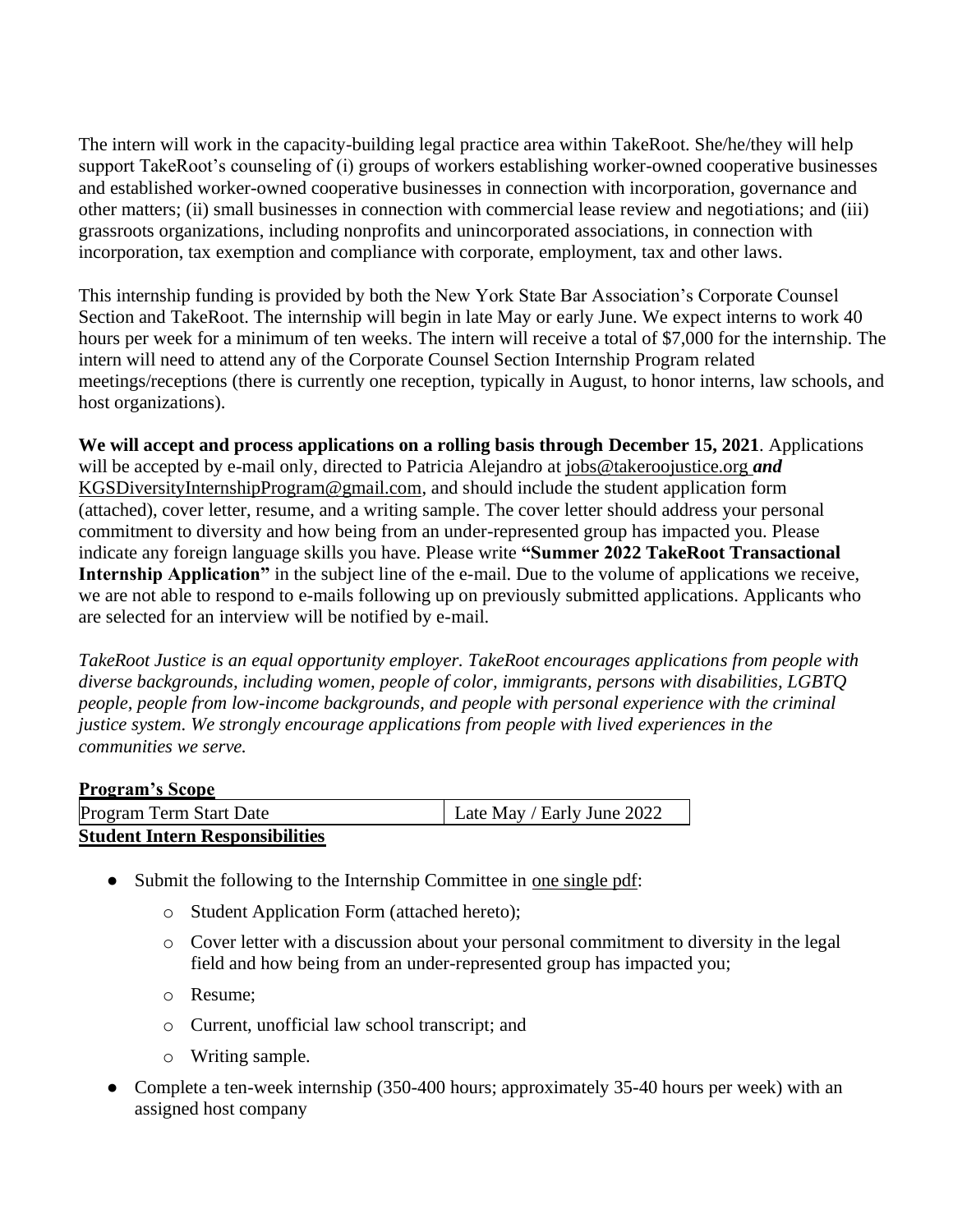- Attend any Program related meetings/receptions
- Complete an evaluation of the Diversity Internship Program

## **Host Company Responsibilities**

- Commit to the sponsorship of the intern
- Identify a contact person for the Program
- Screen and interview student candidates during the designated time period
- Designate an attorney to serve as a Mentor for the student intern who will work with, consult, advise, and guide the student intern during his/her tenure with the Host Company in the same manner as they do with other interns and new lawyers
- Exercise diligence and sensitivity to ensure that meaningful work assignments equivalent to those assigned to other interns and young lawyers are delegated to the student intern
- Evaluate and provide feedback to the student intern as company would with any other law intern working for them
- Complete an evaluation of the Program and provide any information relevant to the Program requested by the Internship Committee